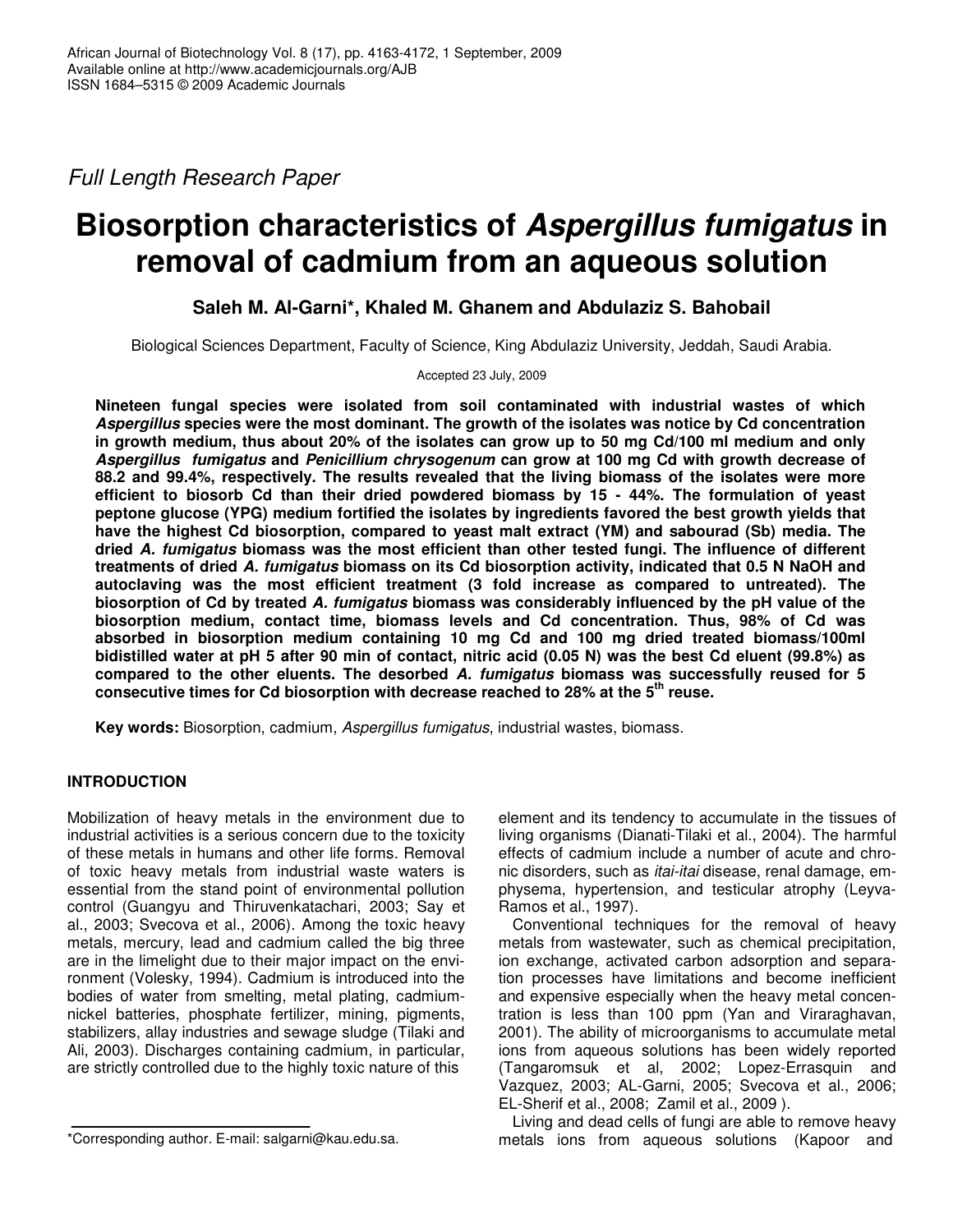Viraraghavan, 1995) and the use of dead cells seems to be more advantages than using living cells (Gadd, 1992). In multicomponents systems (biosorbents), biosorption of heavy metal ions depends not only on the specific surface properties of the biomass and on the physicochemical parameters of the solution, say, temperature, pH, initial metal-ion concentration and biomass concentration, but also on features of those components, as well as, the cultural conditions of the organisms (Macaskie and Dean, 1984; Wilde and Benemann, 1993; Sag and Kutsal, 1995a, b). The efficiency of biosorption can be increased by different physical and chemical pretreatments of the microbial biomass (Puranik and Pakniker, 1999; Kapoor et al., 1999).

Biotechnological exploitation of biosorption technology for removal of heavy metal(s) depends on the efficiency of the regeneration of biosorbent after metal desorption. Therefore non-destructive recovery by mild and cheap desorbing agents is desirable for regeneration of biomass for use in multiple cycles (Gupta et al., 2000). The objective of the present work was to elucidate the capacity of fungi isolated from industrially polluted soil to tolerate and adsorb cadmium, as well as, the effect of some cultural conditions of the fungi to biosorb the metal ions. The influence of some physicochemical parameters on biosorption of cadmium by the most potent fungus biomass and pretreatment of the biomass, as well as desorption and reuse of the biomass were studied.

# **MATERIALS AND METHODS**

#### **Microorganisms and maintenance**

19 fungal species were isolated from soil contaminated with Industrial wastes at Yanbooh city, Saudi Arabia, purified and identified (Frey et al., 1979; Moubasher, 1993; Watanabe, 2002; CBS, 2006) using Czapek's-dox and potato dextrose agar (PDA) media. The fungi were maintained on solid PDA at 2°C, for use as stock culture, on PDA slants at 4°C.

# **Fungal growth screen**

Cadmium tolerance of the 19 fungal isolates was determined by measuring the mycelial biomass. Each fungus was grown in 250 ml Erlenmeyer flasks containing 100 ml of YPG liquid medium, which consist of (g/l): 3 yeast extract, 10 peptone and 20 glucose. The medium was amended with different concentrations of cadmium (10, 25, 50 and 100mg Cd/100 ml). The cultures were inoculated with 7 mm mycelial discs removed from the margins of 7 day old colonies and incubated at 28°C in an orbital shaker at 150 rpm for 5 days. The mycelia were harvested by filtration through a nitrocellulose filter with a pore size of 0.45 µm (Millipore) and were dried overnight at 65°C to determine the dry weight. 3 replications of all assays were performed.

#### **Cadmium biosorption by living and dried biomass**

100 mg of the dried grinded fungal biomass and an equivalent weight of living fungal biomass, after calculation of the moisture

content of the biomass, were dispensed in 250 ml Erlenmeyer flasks containing 10 mg cadmium/100 ml of deionized distilled water shaked at 120 rpm for 60 min, thereafter the biomass (living or dead) was removed by centrifugation and the residual cadmium concentration was measured in the filtrate.

#### **Preparation of the powdered dried cells (biomass)**

The developed fungal growth was separated from the culture medium by centrifugation at 6000 rpm for 15 min (J-2/C plus centrifuge). Harvested growth was washed twice with deionized distilled water and dried in an oven at 80°C for 48 h. The dried sample was then ground, using a blender and sieved to pass through a 100 mesh sieve to obtain uniform particle size.

#### **Metal solution**

A stock cadmium ion solution (1000 mg/l) was prepared by dissolving cadmium nitrate (Fisher Scientific Ltd) in deionized distilled water, shaking for 15 min at 100 rpm and then left to stand for 24 h to obtain complete dissolution. Stock solution was diluted with deionized distilled water to obtain the necessary concentrations (Budavari et al., 1989). Solutions were adjusted to desired pH values using 0.1 N NaOH and 0.1 N HNO<sub>3</sub>. The cadmium concentration was determined with atomic absorption spectrophotometer (Unicam 929AA).

# **Metal absorption studies**

A batch equilibrium method was used to determine sorption of cadmium by the tested fungi(us). All biosorption experiments were conducted in 250 ml Erlenmeyer flasks containing 100 ml of the tested cadmium solution. Powdered biomass (100 mg, unless otherwise stated) were exposed to metal solution for 60 min (otherwise stated ) at 25  $\pm$  2°C on a rotary shaker 120 rpm. The biomass was separated by centrifugation at 10000 rpm for 10 min and residual cadmium concentration was measured in the supernatant. Metal adsorbed by the biomass (mg metal/g biomass) was calculated (Volesky and May-Phillips, 1995) as:

 $Q = V ( Ci - Cf) / 1000 x M$ 

Where:  $Q = \text{cadrium uptake (mg Cd / mg biomass)}$ ,  $V = \text{suspen-}$ sion cadmium volume (ml),  $Ci = initial Cd concentration (mg/l)$ ,  $Cf =$ finial Cd concentration (mg/l),  $M =$  quantity of dry biomass (mg).

#### **Cadmium removal under different nutritional conditions**

As the compostion of the medium may have a direct effect on metal uptake, cadmium uptake was analyzed under different nutritional conditions. Mycelia of the tested fungi produced after 5 days of growing under shaked conditions(150 rpm) at  $28 \pm 2^{\circ}$ C on examined liquid media(g/l), 3 yeast extract, 10 pepton, 20 glucose (YPG), 10 peptone, 40 glucose(Sabouraud, Sb) and 3 yeast extract, 10 malt extract(YM), were harvested and dried. Thereafter, the dry weights of the fungal growth and the absorption of cadmium by dried grinded biomass were determined and the assays were determined in triplicates.

#### **Biomass treatment**

The most efficient *A. fumigatus* of cadmium absorption was allowed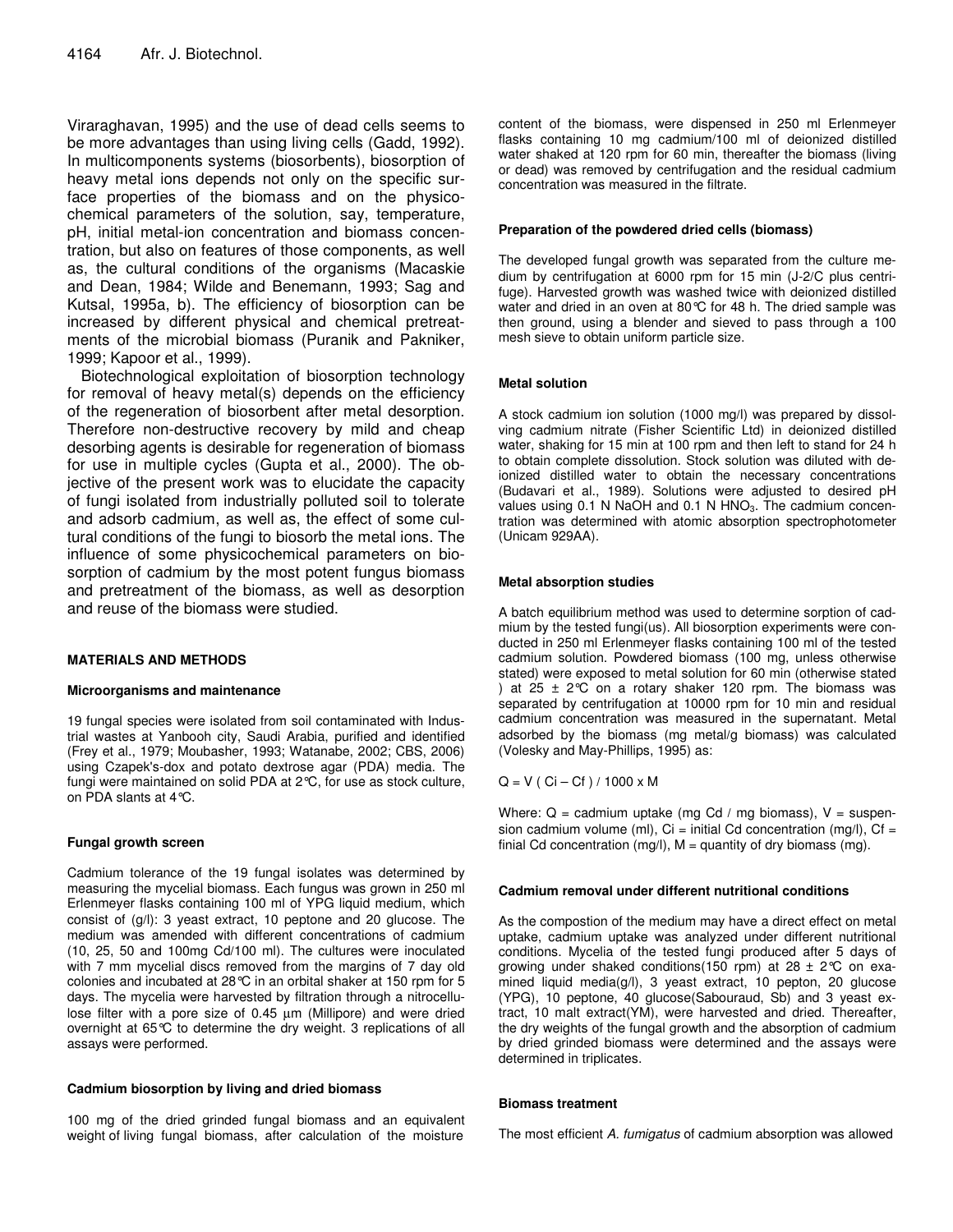to grow on YPG medium for 5 days, therafter, the fungal growth was separated and dried in an oven. For each 500 mg dry weight the following treatments were carried out for 15 min, autoclaving, 0.5 N NaOH and boiling , 0.5 N NaOH and autoclaving, 0.5 N KOH and autoclaving, 0.5 M NaCl, detergent, 10% formaldehyde, 10% acetic acid and 0.1 N HCl. The biomasses were separated by centrifugation and then washed with generous amounts of deionized water till the pH of the wash solution was in the near neutral range (7.0 - 7.2). After washing the biomass was dried at 65°C for 12 h, weight, powdered and sieved to pass through a 100 mesh sieve. The powdered biomass residue obtained was referred to as " pretreated biomass ". Both untreated and pretreated biomasses were used in metal uptake.

#### **Effect of pH and contact time**

The pretreated biomass with 0.5 N NaOH and autoclaving, the best treatment for Cd absorption, was suspended in cadmium solution (10 mg/100 ml) with different pH values(3,4,5,6), for different time intervals (0 - 480 min), on a rotary shaker at 120 rpm. Thereby the absorption of cadmium was assayed.

#### **Effect of pretreated biomass level**

Pretreated biomass (20 - 110mg) was exposed to 100 ml of cadmium solution(10 mg/100 ml) at the optimum pH 5 for 90 min and pH 6 (less optimum) for 180 min on a rotary shaker at 120 rpm. Thereby, the residual cadmium in the supernatant after centrifugation at 10000 rpm for 10 min was measured.

#### **Elution of cadmium ions biosorbed by pretreated biomass and regeneration of pretreated biomass**

The adsorbed cadmium by the pretreated biomass at pH 5 for 90 min was eluted by the hanging in 100 ml/250 ml Erlenmeyer flasks containing distilled water, 0.05 N nitric acid, 0.1 M CaCl<sub>2</sub>, 0.1 M NaCl, 0.1 M sodium carbonate and 0.1 N HCl. The flasks were shaked (120 rpm) for 2 h at 25  $\pm$  2°C, thereafter the pretreated biomass was isolated by centrifugation and the eluted cadmium in the supernatant was measured. 0.05 N nitric acid solution was used to elute metal ions from pretreated biomass in subsequent experiment to study the reuse of biomass in biosorption. Use of 0.05 N HNO<sub>3</sub> solution as an elutant deposits  $H^*$  ions on the biomass surface. Excessive amounts of H<sup>+</sup> can reduce the metal biosorption capacity of biomass. Therefore, reuse of the fungal biomass in biosorption after elution of biosorbed metal ions will require H<sup>+</sup> ions to be removed from the biomass. Washing the biomass with deionized water can remove H<sup>+</sup> ions. 2 methods were used to regenerate the biomass after eluting the biosorbed cadmium ions. The first involved washing the biomass with deionized water till the pH of the wash solution was in the range of 5.0 - 5.4. In the second regeneration method, the above biomass (washed by deionized water) shaken in 0.01 M NaOH for 30 min at 120 rpm. The regenerated biomass was air dried and its ability to biosorb cadmium ions was examined. The biosorption-elution of biosorbed metal ion-regeneration of biomass cycle was repeated 5 times.

# **RESULTS AND DISCUSSION**

#### **Fungal isolates and their tolerance to cadmium**

19 fungal species (*Aspergillus flavus, A. fumigatus*, *A.*

*niger, A. sydowii, A. terreus, A. ustus, A. versicolor, Cephaliophora irregularis, Cladosporium cladosporioides, Fusarium heterosporum, F. oxysporum, Paecilomyces variotii, Papulaspora irregularis, Penicillium citrinum, P. chrysogenum, Phoma humicola, Setosphaeria rostrata, Trichoderma longibrachiatum, T. viride*) were isolated from industrially polluted soil with heavy metals, which included, 20 copper, 15 zinc, 2.8 lead and 1.86 cadmium (mg/kg dry soil). The species of the genus *Aspergillus* were the most dominant (37%), while *Fusarium*, *Penicillium* and *Trichoderma* species were less frequent (10.5%). However, the other genera were represented by one species. These indicated that *Aspergillus* species are more tolerant to the types and quantities of the industrial wastes of Yanbooh industrial city, Saudi Arabia. All the isolates (Table 1) can grow up to 25 mg Cd/100 ml medium with growth yields decreases ranged between (62.66-99.68%). At 50 mg Cd, about 20% of the species failed to grow. At this Cd level, *A. fumigatus* was the most resistant, it showed 77.7% growth decreases, while the others showed decreases between 82.2 - 99.4%. While, 100 mg Cd/100 ml medium proved to be lethal for all isolates except *A. fumigatus* (growth decrease 88%) and *P. chrysogenum* (99% growth decrease). These results indicate that the response of the moulds to cadmium concentrations is not dependent on the genus of the fungus but to its species and strains, as there are morphological and physiological differences between fungal, genera, species and strains, and therefore, their different response to the concentrations of the heavy metal ions. Thus, as *A. fumigatus* was the most tolerant to Cd concentrations up to 100 mg Cd/100 ml medium, *A. flavus, A. niger* and *A. sydowii* showed growth decrease of more than 94% at only 25 mg Cd, while *A. niger* and *A. flavus* failed to grow at 50 mg Cd. The same pattern was also indicated within the species of *Fusarium*, *Penicillium* and *Trichoderma*. This indicated that the more tolerant species have the mechanisms and physiological adaptation to resist the higher Cd concentrations and so avoid its toxic effect. In accordance with these findings, it was reported that the genera, *Aspergillus, Penicillium* and *Trichoderma* are of high capacity to biosorb cadmium and other heavy metals (Volesky, 1990; Zafar et al., 2007; Lopez-Errasquin and Vasques, 2003). It was also reported that microorganisms isolated from contaminated environments with heavy metals they have adapted to such environments (Lopez-Errasquin and Vasques, 2003; Cernansky et al., 2007).

# **Cadmium absorption by living and dead biomass**

To determine the tolerance of the fungus to high levels of metal ions and its capacity to biosorb that metal by its biomass either living or dead (dried), the following experiment conducted by hanging 100 mg dry biomass/100 ml Cd solution (10 mg) and equivalent living biomass to that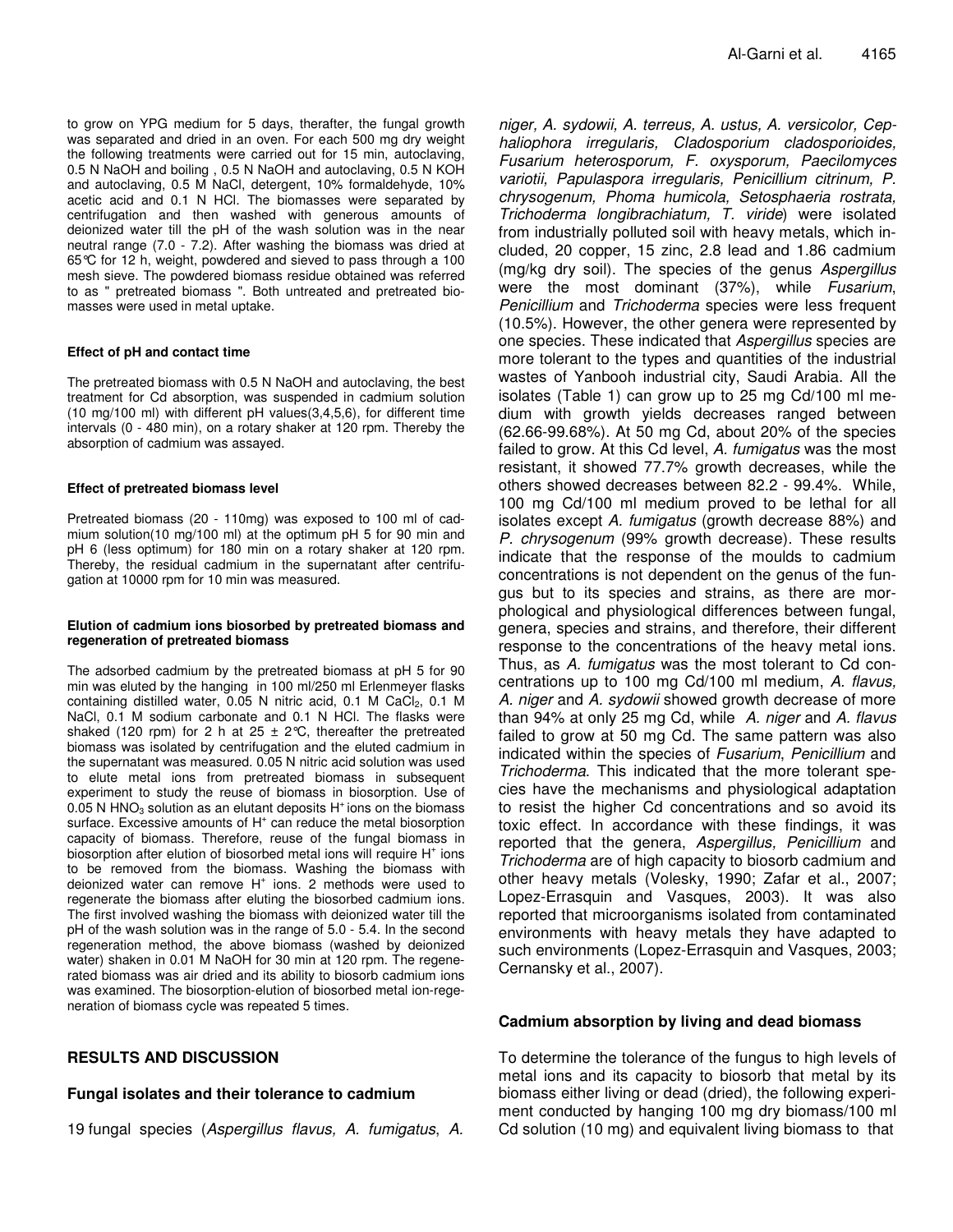| <b>Mould</b>                 | Cadmium concentrations(mg/100 ml medium) |                         |                         |                         |                         |  |  |
|------------------------------|------------------------------------------|-------------------------|-------------------------|-------------------------|-------------------------|--|--|
|                              | $\mathbf{0}$                             | 10                      | 25                      | 50                      | 100                     |  |  |
|                              | D.wt (mg/100<br>ml medium)               | % of growth<br>decrease | % of growth<br>decrease | % of growth<br>decrease | % of growth<br>decrease |  |  |
| A. flavus                    | 743                                      | 82.77                   | 86.41                   | 100                     | 100                     |  |  |
| A. fumigatus                 | 798                                      | 25.56                   | 62.66                   | 77.69                   | 87.97                   |  |  |
| A. niger                     | 618                                      | 99.19                   | 99.68                   | 100                     | 100                     |  |  |
| A. sydowii                   | 298                                      | 85.57                   | 94.30                   | 96.64                   | 100                     |  |  |
| A. ustus                     | 427                                      | 43.33                   | 75.64                   | 82.20                   | 100                     |  |  |
| A. versicolor                | 860                                      | 28.02                   | 71.16                   | 97.79                   | 100                     |  |  |
| A. terreus                   | 658                                      | 23.86                   | 79.18                   | 98.18                   | 100                     |  |  |
| Cephaliophora irregularis    | 512                                      | 17.19                   | 71.09                   | 99.41                   | 100                     |  |  |
| Cladosporium cladosporioides | 286                                      | 48.60                   | 73.43                   | 98.95                   | 100                     |  |  |
| Fusarium heterosporum        | 332                                      | 47.29                   | 88.55                   | 100                     | 100                     |  |  |
| F. oxysporum                 | 610                                      | 85.90                   | 89.34                   | 96.56                   | 100                     |  |  |
| Paecilomyces variotii        | 445                                      | 32.81                   | 87.64                   | 97.53                   | 100                     |  |  |
| Papulaspora irregularis      | 406                                      | 74.63                   | 76.35                   | 99.26                   | 100                     |  |  |
| Penicillium citrinum         | 494                                      | 38.46                   | 71.26                   | 98.58                   | 100                     |  |  |
| P. chrysogenum               | 733                                      | 30.97                   | 77.90                   | 97.54                   | 99.05                   |  |  |
| Phoma humicola               | 525                                      | 63.81                   | 82.29                   | 99.24                   | 100                     |  |  |
| Setosphaeria rostrata        | 582                                      | 45.36                   | 71.65                   | 83.85                   | 100                     |  |  |
| Trichoderma longibrachiatum  | 731                                      | 67.85                   | 85.50                   | 100                     | 100                     |  |  |
| T. viride                    | 696                                      | 43.68                   | 73.13                   | 97.41                   | 100                     |  |  |

**Table 1.** Effect of different Cd concentrations in the growth of tested fungi.

dry, (after calculating the moisture content), in 250 ml Erlenmeyer flasks, shaked at  $25 \pm 2^{\circ}$ C for 60 min. The data (Table 2, Figure 1) indicated that the living biomass of the tested fungi were more efficient to biosorb Cd than their dried biomasses by percentages ranged between about 15-44%. The results also revealed that no relationship between the efficiency of living biomass and its corresponding dried biomass to absorb Cd ions. The biosorption by the 2 forms (living and dried) of biomass was dependent on the fungal species and may on its strains. These may due to the differences between the mechanism of biosorption in both living and dead microbial biomass. However, dead biomass is more advantages than living one (Volesky, 1990; Gupta et al., 2000; Zhou and Kiff, 1991; Bayramoglu et al., 2003). *A. fumigatus* of the 19 fungal species proved to be the most efficient from the points of its tolerance to high Cd levels in its growth medium and its efficiency to biosorb Cd by its living and dried biomass. Species of aspergilli especially *A.fumigatus*, *A. flavus* and *A. niger* were successfully used for the biosorption of heavy metals ions (Soylak et al, 2006, Akar and Tunail, 2006, Dacera and Babel, 2008).

# **Cadmium removal under different nutritional conditions**

The results (Table 3) indicated that yeast peptone glu-

cose medium (YPG) fortified the tested fungi by nutrient, qualitatively and quantitively in favour of the growth and the formation of metal ions absorbing surfaces (groups) as compared to yeast malt (YM) medium, while Sabouraud (Sb) was not so. These results indicated that yeast extract, as the common compound in YPG, YM media, fortified the moulds by macro and micronutrients that enhance the formation of metal binding groups. The results revealed that *A .fumigatus* dry biomass was the most efficient to biosorb Cd, even when grown on any of the tested media, as compared to the other tested fungal species, while *T. viride* came in the second order (less than 15% as *A. fumigatus*). All these results indicated that biosorption of Cd by the test fungi was dependent in the fungal species and its strain, as well as, in the cultural conditions. It was reported (Volesky, 1990) that of the factors that play important roles in metal ions uptake cultural conditions (components of the fermentation medium), culture age, cultivation conditions of temperature, pH and aeration.

# **Effect of treatment of** *A. fumigatus* **biomass**

The pretreatment of dried fungal biomass by different compounds (Figure 2) resulted in loss in the weight of dried biomass ranged between 13-50%. Acid (hydrochloric or acetic acid) pretreatment resulted in drastic de-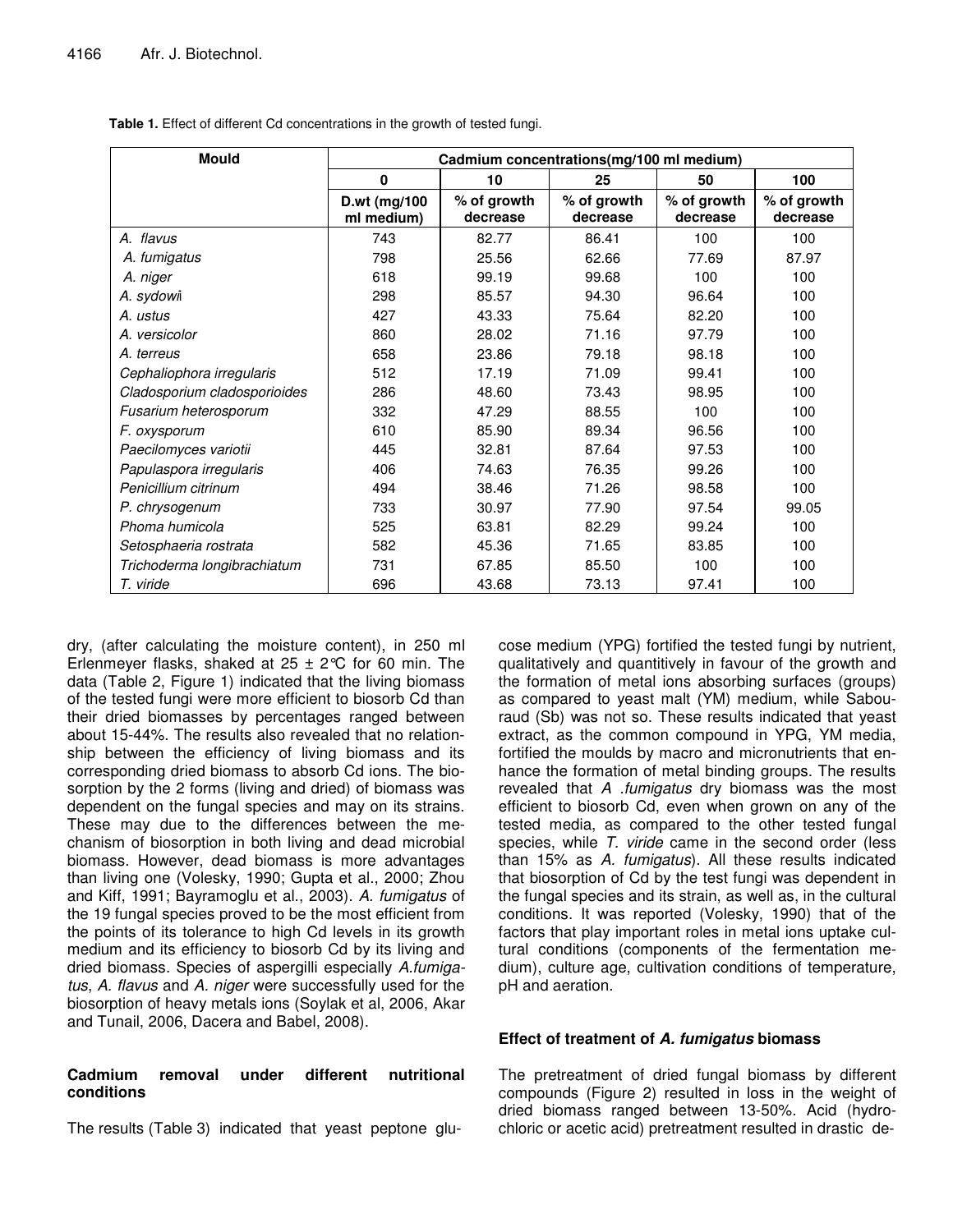| Mould                        | Cadmium uptake (%) | <b>Efficiency</b>   |        |  |
|------------------------------|--------------------|---------------------|--------|--|
|                              | Living biomass     | <b>Dead biomass</b> | $(\%)$ |  |
| A. flavus                    | 13.5               | 9.8                 | 27.41  |  |
| A. fumigatus                 | 39.1               | 27.8                | 28.90  |  |
| A. niger                     | 16.7               | 10.3                | 38.32  |  |
| A. sydowi                    | 18.7               | 11.5                | 38.50  |  |
| A. ustus                     | 17.4               | 10.4                | 40.23  |  |
| A. versicolor                | 18.7               | 13.5                | 27.81  |  |
| A. terreus                   | 16.8               | 11.2                | 33.33  |  |
| Cephaliophora irregularis    | 21.9               | 17.9                | 18.26  |  |
| Cladosporium cladosporioides | 13.0               | 7.3                 | 43.85  |  |
| Fusarium heterosporum        | 11.8               | 9.1                 | 22.88  |  |
| F. oxysporum                 | 17.1               | 12.8                | 25.15  |  |
| Paecilomyces variotii        | 18.7               | 15.9                | 14.97  |  |
| Papulaspora irregularis      | 22.1               | 18.7                | 15.38  |  |
| Penicillium citrinum         | 19.9               | 13.7                | 31.16  |  |
| P. chrysogenum               | 23.9               | 16.3                | 31.80  |  |
| Phoma humicola               | 16.9               | 9.7                 | 42.60  |  |
| Setosphaeria rostrata        | 14.9               | 10.2                | 31.54  |  |
| Trichoderma longibrachiatum  | 21.5               | 16.7                | 22.33  |  |
| T. viride                    | 23.4               | 18.7                | 20.09  |  |

**Table 2.** Cadmium uptake by living and dried biomass of the tested fungi.

Efficiency = [(Adsorbed Cd by living biomass – Adsorbed Cd by dead biomass) /Adsorbed Cd by living biomass $\hat{1} \times 100$ .



**Figure 1.** Cadmium uptake (%) by living (A) and dead (B) fungal biomass.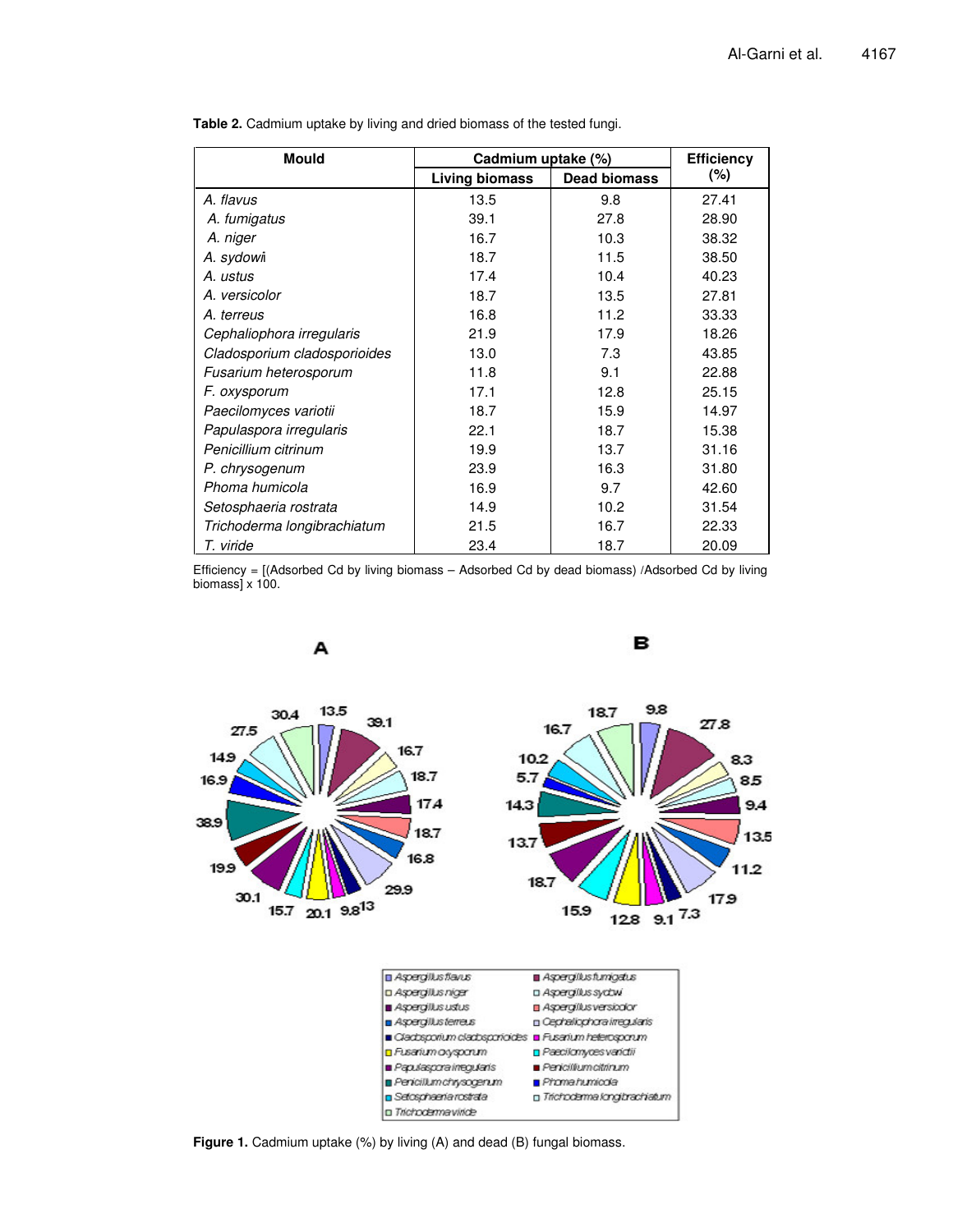| <b>Mould</b>                 | Growth Media  |              |               |              | Av.           | Av.                      |       |                |
|------------------------------|---------------|--------------|---------------|--------------|---------------|--------------------------|-------|----------------|
|                              | <b>YPG</b>    |              | YМ            |              | Sb            |                          | D.wt. | C <sub>d</sub> |
|                              | D.wt.<br>(mg) | Cd<br>uptake | D.wt.<br>(mg) | Cd<br>uptake | D.wt.<br>(mg) | C <sub>d</sub><br>uptake | (mg)  | uptake         |
| Aspergillus flavus           | 8.57          | 13.5         | 5.63          | 9.9          | 6.34          | 8.5                      | 6.8   | 10.6           |
| A. fumigatus                 | 8.64          | 27.8         | 7.59          | 24.6         | 4.67          | 21.9                     | 7.0   | 24.8           |
| A. niger                     | 7.54          | 16.7         | 6.75          | 13.7         | 5.34          | 11.5                     | 6.5   | 14.0           |
| A. sydowi                    | 2.46          | 18.7         | 3.73          | 15.1         | 3.05          | 13.2                     | 3.1   | 15.7           |
| A. ustus                     | 1.92          | 17.4         | 1.64          | 14.1         | 1.53          | 12.8                     | 1.7   | 14.8           |
| A. versicolor                | 7.07          | 18.7         | 4.25          | 13.4         | 3.86          | 12.2                     | 5.1   | 14.8           |
| A. terreus                   | 6.72          | 16.8         | 6.00          | 13.7         | 4.29          | 13.2                     | 5.7   | 14.6           |
| Cephaliophora irregularis    | 4.25          | 21.9         | 3.82          | 17.9         | 2.61          | 15.8                     | 3.6   | 18.5           |
| Cladosporium cladosporioides | 2.39          | 13.0         | 2.07          | 11.0         | 1.67          | 9.8                      | 2.0   | 11.3           |
| Fusarium heterosporum        | 2.54          | 11.8         | 2.62          | 9.1          | 2.30          | 7.7                      | 2.5   | 9.5            |
| F. oxysporum                 | 6.72          | 17.1         | 4.36          | 12.4         | 3.82          | 10.8                     | 5.0   | 13.4           |
| Paecilomyces variotii        | 5.41          | 18.7         | 3.58          | 14.6         | 2.60          | 13.0                     | 3.9   | 15.4           |
| Papulaspora irregularis      | 4.76          | 22.1         | 4.19          | 18.4         | 2.23          | 17.6                     | 3.7   | 19.4           |
| Penicillium citrinum         | 5.57          | 19.9         | 3.09          | 13.5         | 2.95          | 12.5                     | 3.9   | 15.3           |
| P. chrysogenum               | 6.37          | 23.9         | 4.08          | 16.9         | 2.73          | 14.9                     | 4.4   | 18.6           |
| Phoma humicola               | 5.98          | 16.9         | 4.67          | 12.7         | 4.45          | 11.6                     | 5.0   | 13.7           |
| Setosphaeria rostrata        | 4.64          | 14.9         | 3.99          | 12.8         | 4.36          | 11.5                     | 4.3   | 13.1           |
| Trichoderma longibrachiatum  | 7.67          | 21.5         | 6.28          | 18.9         | 5.51          | 17.0                     | 6.5   | 19.1           |
| T. viride                    | 7.56          | 23.4         | 4.35          | 21.0         | 5.42          | 19.1                     | 5.8   | 21.2           |

**Table 3.** Effect of YPG, YM and Sb media on dry weight yields (mg/100ml) and their efficiency on Cd uptake (%).



**Figure 2.** Cadmium uptake (%), as compared to control ( untreated ), by different treated *A. fumigatus* biomasses.

crease of Cd biosorption(99, 98.4%, respectively) as compared to oven dried biomass (control), this indicated that the acids destroyed the absorbing groups and their positive ions(H<sup>+</sup>) may covalently bonded to the absorbing surfaces. However, formaldehyde pretreated biomass showed about 95% increase in Cd biosorption activity, this is due to the change in oxidation reduction potential

of the negatively charged biosorbing surfaces. While detergent treated biomass showed about 2.9 fold increase for Cd absorption, this finding may attributed to the highly surface tension of the detergent that may expose biosorbing groups that increase available absorbing charges for metal ions absorption. On the other hand, alkali (NaOH, KOH) and autoclave pretreated *A. fumiga-*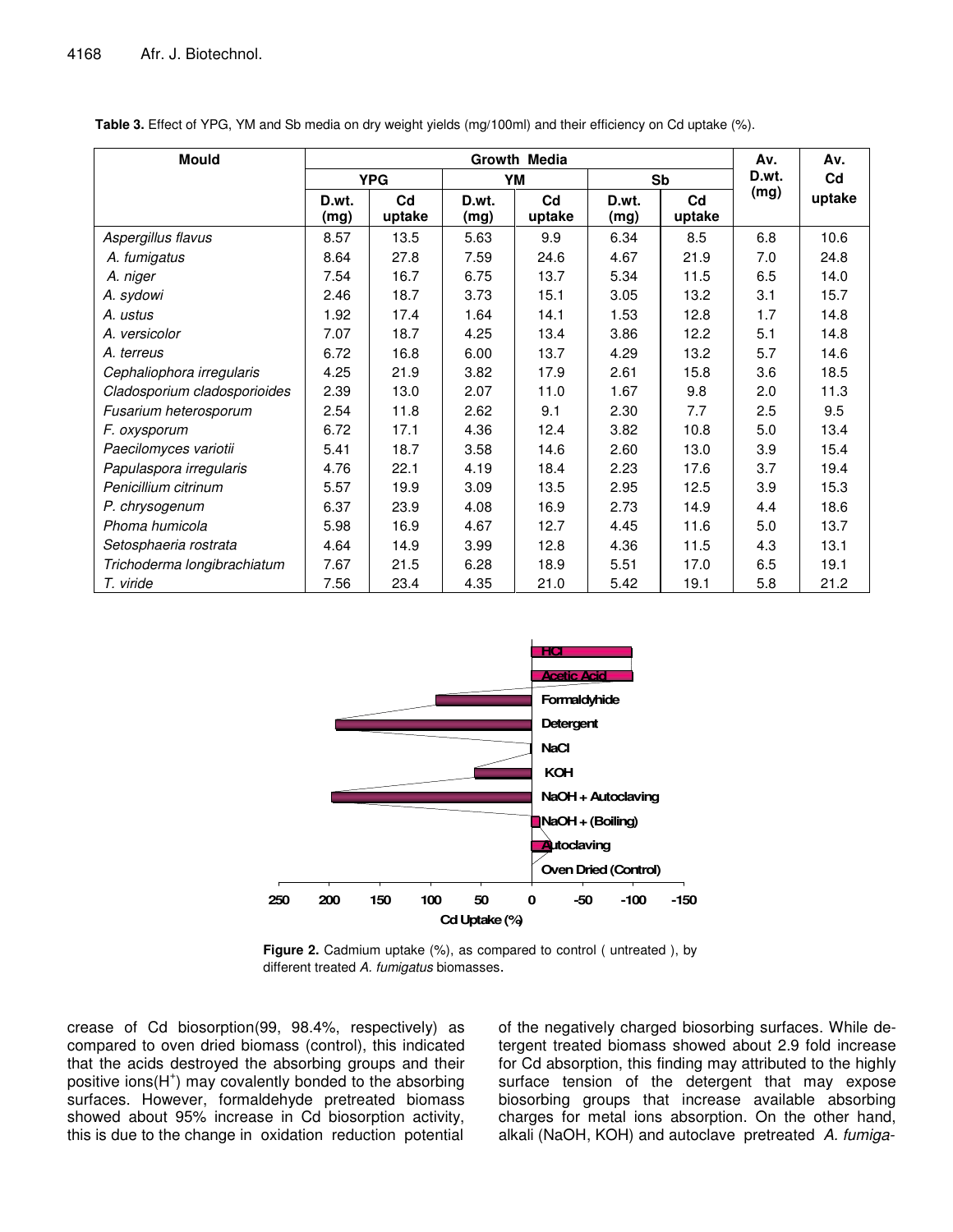

**Figure 3.** Effect of pH at different contact periods on cadmium uptake (%) by pretreated (0.5 N NaOH and autoclaving) *A. fumigatus* biomass.

*tus* biomass resulted in significantly increased Cd absorption (197.6, 56.83%, respectively). In accordance with these findings, it was reported that the dried biomass act as ion exchange resins and its biosorbing capacity depends on the available charges on the cell surface that bind to the biosorbent metal ions. So, the capacity of the biomass can be increased by physical and chemical treatments, which led to removal, hiding or exposing chemical groups that binding or exchange with the adsorbed metal ions. Heating and boiling are of the physical factors, while detergents, organic solvents, alkali and acids of the chemical factors (Greene and Darnell, 1990; Volesky, 1990; Puranik and Pakniker, 1999; Kapoor and Viraraghavan, 1998; Kapoor et al., 1999; Gupta et al., 2000).

# **Effect of pH at different contact periods on biosorption**

The effect of pH 3, 4, 5, 6 at different contact periods (up to 480 min) on biosorption of Cd by pretreated *A. fumigatus* biomass with 0.5 N NaOH and autoclaving (Figure 3) indicated that the more acidic pH 3 was not favorable for Cd ions biosorption, not exceeded 20. However, at less acidic pH 4, biosorption activity was doubled (40%). On the other hand, pH 5 proved to be the most favorable for metal ions biosorption (99%) and as the pH raised to 6 non-significant decrease of Cd adsorption was recorded. It was reported that pH value has important role in metal ions biosorption, where the active biosorbing groups have the ability to accept or loss of protons that depend mainly in the pH value (Pinghe et al., 1999; Yalcinkaya et al., 2002). Also, it affects metal ions solubility and ionization of the biosorbing groups in the biomass surfaces (Fourest and Volesky, 1996). It was also reported that high acidity makes the biosorbent surfaces accept protons (H<sup>+</sup>) and therefore reduce their

ability to adsorb positive Cd ions and oppositely as acidity decrease to its optimum value, which differ from biomass to another and type of adsorbed metal ions, the adsorbing surfaces saturated with negative charges, resulted increased efficiency to bind and adsorb metal ions of positive charges (Fourest and Roux, 1992; Sadowski, 2001; Bayramoglu *et al*., 2003). In accordance with our finding that the highest Cd biosorption by pretreated *A. fumigatus* biomass lie between pH 5 and 6, it was reported (Kacar et al., 2000; Say et al., 2003; Svecova et al., 2006; Mashitah et al., 2008), that pH between 5 and 6 was optimum for Cd biosorption by different fungi.

As for the contact time of biosorbent at the tested pHs with 10 mg Cd/100 ml, the data revealed that the required time to attain equilibrium between the adsorbing surfaces and Cd ions was 45 min at pH 3, 6 h at pH 4, 90 min at pH 5 and 3 h at pH 6. These findings indicated that the equilibrium time depend in many factors of which pH value of the biosorbent liquid. The fluctuation of equilibrium period was recorded by many workers and depend in many factors of which the type and nature of the biomass, metal ions, and physicochemical properties of the biosorption process (Saglam et al., 1999; Kacar et al., 2000; Abu Al-Rub, et al., 2004; Herrero et al., 2005; Bayramoglu et al., 2006; EL-Sherif et al., 2008; Parameswari et al., 2009).

# **Effect of pretreated biomass level**

The results (Figure 4) indicated that 100 mg of pretreated *A. fumigatus* biomass was optimum for the highest biosorption of Cd ions (10mg/100 ml), at both optimum pHs (5,6). Lower biomass levels were concomitant with parallel decrease in biosorption activity and the same figure was recorded as the biomass increased to 110 mg. These indicate that the number of adsorbing negative charges on the pretreated biomass level was parallel with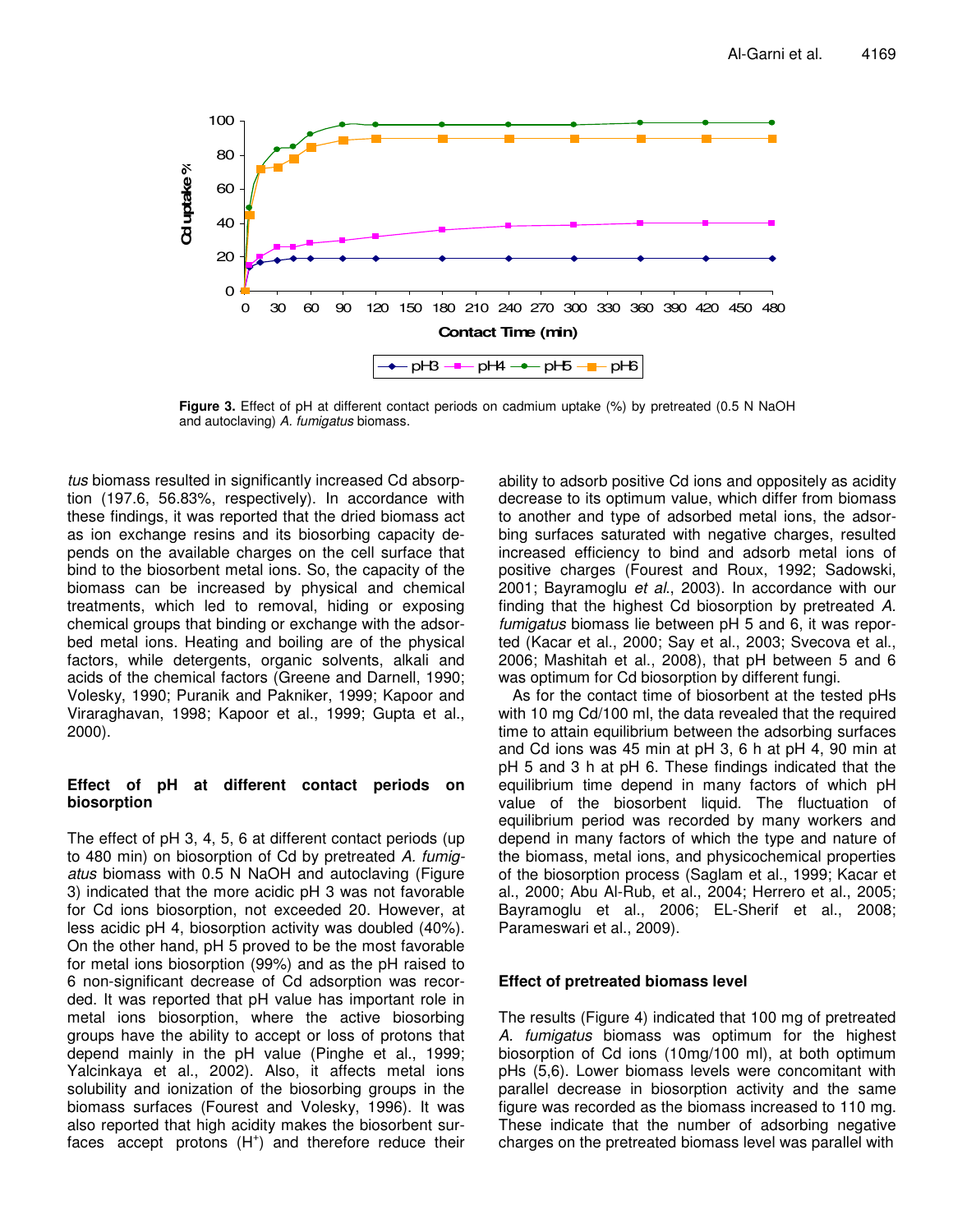

**Figure 4.** Effect of pretreated *A. fumigatus* biomass weights on cadmium uptake (%) at pH 5 and pH 6.



**Figure 5.** Effect of different elutants on cadmium desorption.

an increase of metal ions as a result to increasing of biosorbent surfaces till attaining equilibrium, therefore any increase in biomass level is not accompanied by increasing adsorption efficiency for the lower number of the adsorbed metal ions, as compared to the available charges on the biomass surface (Sampedro et al., 1995; Tawfik et al., 2005; Mecedo et al., 2003; El-Morsy, 2004; AL-Garni, 2005; Mashitah et al., 2008).

# **Elution of biosorbed Cd from pretreated biomass and reuse of the biosorbent**

The biosorbed Cd ions were eluted from pretreated bio-

mass using various elutants. Figure 5 compares the removal efficiency of various chemicals in eluting biosorbed Cd ions. Deionized water was able to elute biosorbed ions only to a limited extending (3.6%), indicating the strong affinity that biomass possesses towards the metal ions. 0.05 N nitric acid solution was able to effectively elute the biosorbed metal ions (99.8%) and to a lesser extend HCI (89.2%). Ca<sup>2+</sup> and Na<sup>+</sup> ions in solutions (CaCl<sub>2</sub>, NaCl, Na<sub>2</sub>CO<sub>3</sub>) at a concentration of 0.1 M were able to elute Cd ions (78.4, 55.6 and 48.4%, respectively). Possibly due to ion-exchange reactions and  $Ca^{2+}$  as a divalent cation as Cd was more efficient more the monovalent Na<sup>+</sup>. The biomass was used for 5 cycles of biosorption-elution of biosorbed Cd ions (using 0.05 N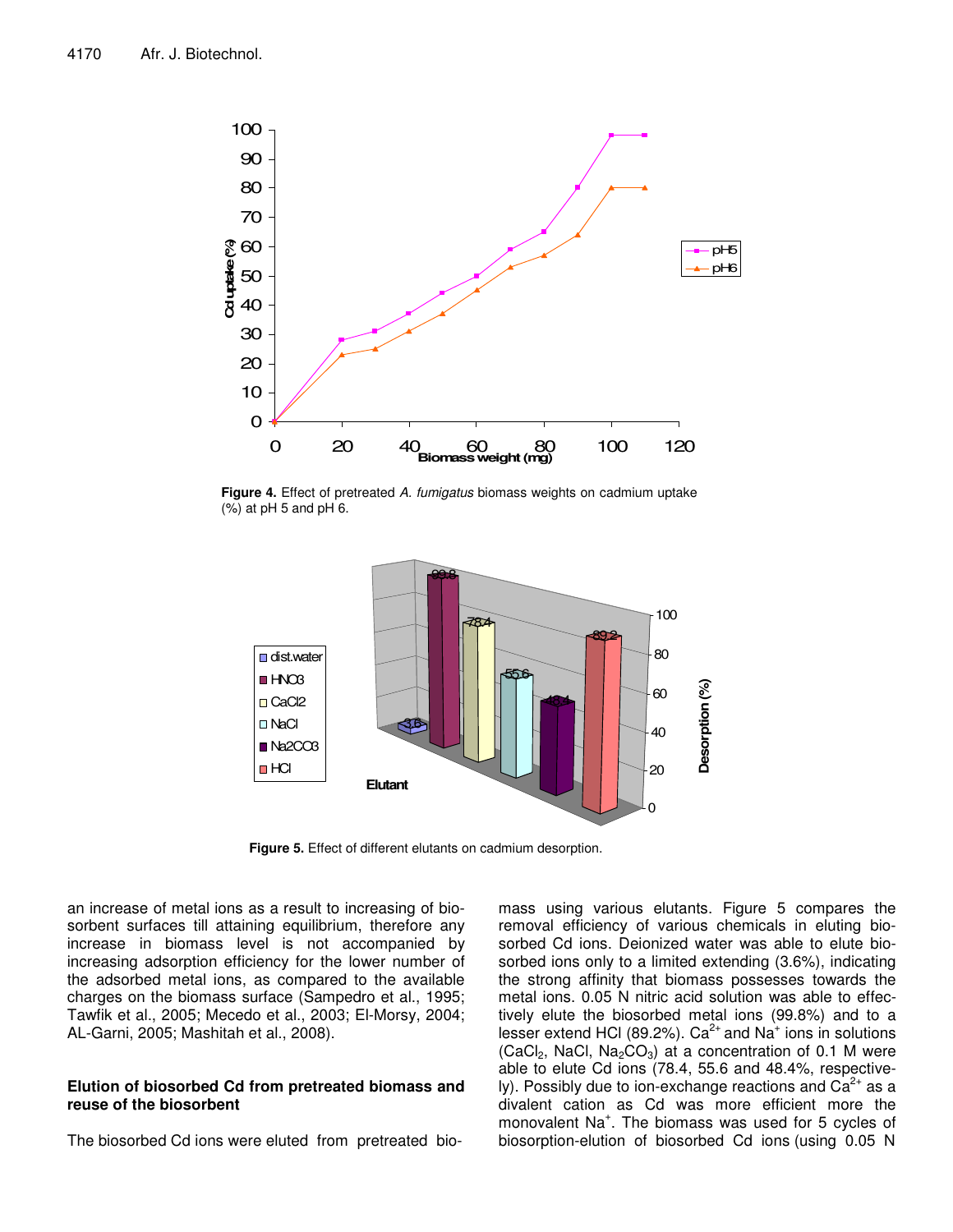

**Figure 6.** The 5<sup>th</sup> reuse of desorbed A.fumigatus pretreated biomass for Cd absorption.

nitric acid), regeneration of biomass to study the changes in metal biosorption with subsequent usage. Figure 6 shows that biomass lost a portion of its Cd biosorption capacity after cycle 1, but was able to retain the residual Cd biosorption for another 4 cycles. The results show that the desorption (elution) efficiency were decreased by about 15% at the 5<sup>th</sup> cycle, while absorption capacity of Cd ions was decreased by about 29% under the same conditions. These findings clearly show that the pretreated dry *A. fumigatus* biomass can be used repeatedly without significantly losing the adsorption capacity. In accordance with our results several solutions were used for elution of adsorbed metal ions, as diluted mineral acids, carbonates, bicarbonate, chlorides, sulphate, deionized water etc, (Kuyucak and Volesky, 1988; Gupta et al., 2000; Say et al., 2003) and 0.05 N nitric acid used successfully in elution of adsorbed Cd on *A. niger* biomass. The decrease in adsorption capacity as a result to repeated elution by nitric acid and readsorption may due to the antagonistic effect of elutants on binding surface on the biomass (Hashim et al., 2000). Several workers indicated the reuse of desorbed biomass for readsorption of metal ions for several times (Kapoor et al., 1999; Hashim et al., 2000; Say et al., 2003; Rangsayatorn et al., 2004).

# **Conclusion**

*A. fumigatus*, of 19 fungal species isolated from soil contaminated with industrial wastes, was the most tolerant to Cd level up to 100 mg/ 100 ml medium. The living fungal biomass was more efficient to biosorb Cd than its dried biomass. The biosorption of Cd by *A. fumigatus* was considerably influenced by the composition of the growth medium. The biosorption of Cd by dried biomass of *A. fumigatus* was considerably influenced by its treatment, pH

value of the biosorption medium, contact time, biomass level and Cd concentration under these conditions 98% of Cd was absorbed. The biosorbed Cd can be eluted and the desorbed *A. fumigatus* pretreated dried biomass can be successively reused for Cd biosorption for 5 consecutive times.

# **ACKNOWLEDGEMENT**

The authors are thankful to the Ministry of Higher Education, King Abdulaziz University, Deanship of Scientific Research, Jeddah, Saudi Arabia for the financial support to carry out this research work.

#### **REFERENCES**

- Abu-Al-Rub FA, El-naas MH, Benyahia F, Ashour I (2004). Biosorption of nickel on blank alginate beads, free and immobilized algal cells. Process Biochem. 39: 1767-1773.
- Akar T, Tunali S (2006). Biosorption Characteristics of *Aspergillus flavus* biomass for removal of Pb(II) and Cu(II) ions from an aqueous solution. Bioresour. Technol. 97: 1780-1787.
- Al-Garni SM (2005). Biosorption of lead by Gram-ve capsulated and non- apsulated bacteria. Water SA. 31(3): 345-350.
- Bayramoglu G, Baktas S, Arica MY (2003). Biosorption of heavy metal ions on immobilized white-rot fungus *Trametes versicolor*. J. Hazardous Materials, 101: 285-300.
- Bayramoglu G, Tuzun I, Celik G, Yilmaz MN, Arica MY (2006). Biosorption of mercury(II), cadmium(II) and lead(II) ions from aqueous system by microalgae *Chlamydomonas reinhardtii* immobilized in alginate beads. Int. J. Mineral Processing, 81(1): 35- 43.
- Budavari S, O'Neil MJ, Smith A (1989). The Merck index, An Encyclopedia of Chemical, Drugs, and Biologicals. Merck &Co., INC. Rahway, N.J., U.S.A.
- Cernansky S, Urik M, Seve J, Littera P, Hiller E (2007). Biosorption of arsenic and cadmium from aqueous solution. Afr. J. Biotechnol. 6(16): 1932-1934.
- CBS Collection Database (2006). Central Bureauvoor Schimmelcultures, Identification of Common Species of *Aspergillus*, *available at www.cbs.knaw*.
- Dacera D, Babel S (2008). Removal of heavy metals from contaminated sewage sludge using *Aspergillus niger* fermented raw liquid from pine apple wastes. Bioresour. Technol. 99(6): 1682-1689.
- Dianati-Tilaki RA, Ali R (2003). Study of removal of cadmium from water environment by adsorption on GAC, BAC and biofilter. Diffuse Pollution Conference, Dublin. 8B Ecology, pp. 35-39.
- Dianati-Tilaki RA, Hahvi AH, Shariat M, Nasseri S (2004). Study of cadmium removal from environmental water by biofilm covered granular activated carbon. Iranian J. Public Health, 33(4): 43-52.
- El-Morsy EM (2004). *Cunninghamella echinulata* a new biosorbent of metal ions from polluted water in Egypt. Mycologia, 96(6): 1183-1189.
- El-Sherif IY, Ashmawy A, Badr S (2008). Biosorption of cadmium and nickel by Nile algae. J. Appl. Sci. Res. 4(4): 391-396.
- Fourest E, Roux B (1992). Heavy metal biosorption by fungal mycelial byoroducts: Mechanism and influence of pH. Appl. Microbiol. Biotechnol. 37: 399-403.
- Fourest E, Volesky B (1996). Contribution of sulfonate groups and alginate to heavy metal biosorption by the dry biomass of *Sargassum fluitans.* Environ. Sci. Technol. 30: 277-302.
- Frey D, Oldfield RJ, Bridger RC (1979). A Color atlas of pathogenic fungi. London. Wolfe Medical Publications Ltd.
- Gadd GM (1992). Microbial control of heavy metal pollution. In Microbial Control of Pollution, (eds. Fry JC, Gadd GM, Herbert RA, Jones CW and Watson IA). pp. 59-88. Cambridge: Camberdge University Press. Greene B, Darnell N (1990). In microbial mineral recovery (eds: Ehrlich